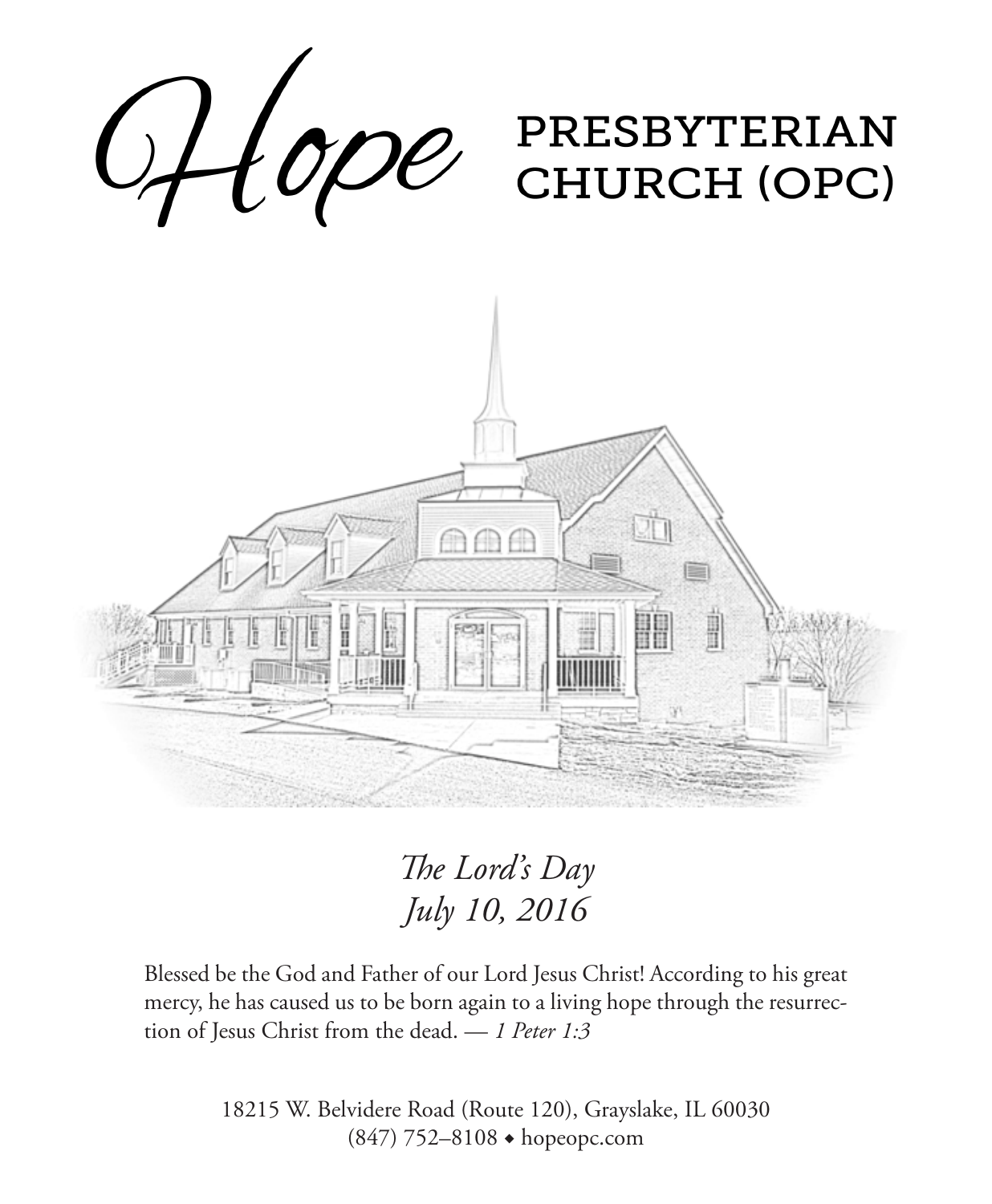### **God Greets and Calls Us To Worship**

Apostolic Salutation

Call to Worship Isaiah 12:5–6

#### **\*We Respond to God's Call** *(please respond in the bold print)*

| Leader: | With joy you will draw water from the wells of salvation. And you will say in that<br>day: |
|---------|--------------------------------------------------------------------------------------------|
| People: | "Give thanks to the LORD, call upon his name,                                              |
| Leader: | make known his deeds among the peoples,                                                    |
| People: | proclaim that his name is exalted."                                                        |

| *Hymn of Praise |  |
|-----------------|--|
|                 |  |

\*Hymn of Praise *Give to Our God Immortal Praise* #3

\*Invocation

\*Doxology #731

*Praise God from whom all blessings flow; praise him, all creatures here below; praise him above, ye heav'nly host: Praise Father, Son, and Holy Ghost. Amen.*

#### **We Confess Our Sins**

| Reading of God's Law | The Ten Commandments<br>and Two Great Commandments | Bulletin Insert |
|----------------------|----------------------------------------------------|-----------------|
| Prayer of Confession |                                                    |                 |
| *Assurance of Pardon |                                                    | Psalm $32:1-2$  |

# *Morning Worship Service – 9:30am*

For he grew up before him like a young plant, and like a root out of dry ground; he had no form or majesty that we should look at him, and no beauty that we should desire him. — *Isaiah 53:2*

*Quiet Meditation in Preparation for Worship*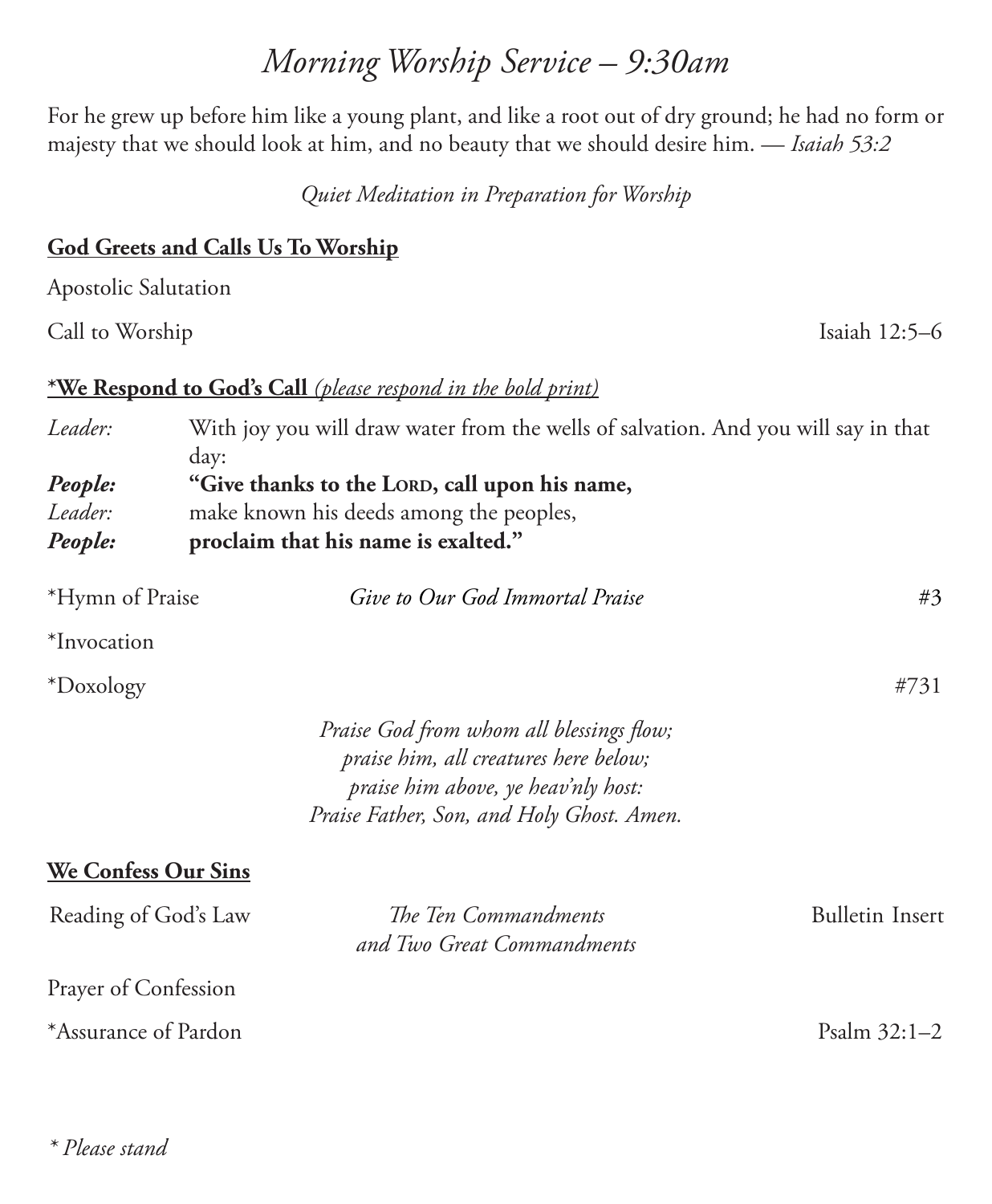## *Morning Worship Service – 9:30am*

#### **God Speaks to Us from His Word**

| *Hymn of Preparation | God Moves in a Mysterious Way      | #128                 |
|----------------------|------------------------------------|----------------------|
| Scripture Reading    | Provided Bible, p. 231             | 1 Samuel 9:1-10:16   |
| Sermon               | The Mysterious Selection of a King | 1 Samuel $9:1-10:16$ |

#### **We Worship God in Sacrament**

| *Hymn of Preparation                    | Who Is This, So Weak and Helpless | #239 |
|-----------------------------------------|-----------------------------------|------|
| Words of Instruction                    |                                   |      |
| Distribution of the Elements            |                                   |      |
| *Hymn of Thanksgiving                   | Worship Christ, the Risen King!   | #286 |
| Congregational Prayer and Lord's Prayer |                                   |      |

Congregational Prayer and Lord's Prayer

Our Father, which art in heaven, hallowed be thy name; thy kingdom come; thy will be done, in earth as it is in heaven. Give us this day our daily bread. And forgive us our debts, as we forgive our debtors. And lead us not into temptation; but deliver us from evil. For thine is the kingdom, and the power, and the glory for ever. Amen.

#### **Offering**

| *Closing Hymn | Blessing and Honor and Glory and Power | #300 |
|---------------|----------------------------------------|------|
| ---           |                                        |      |

#### **God Blesses Us**

\*Benediction

*\* Please stand*